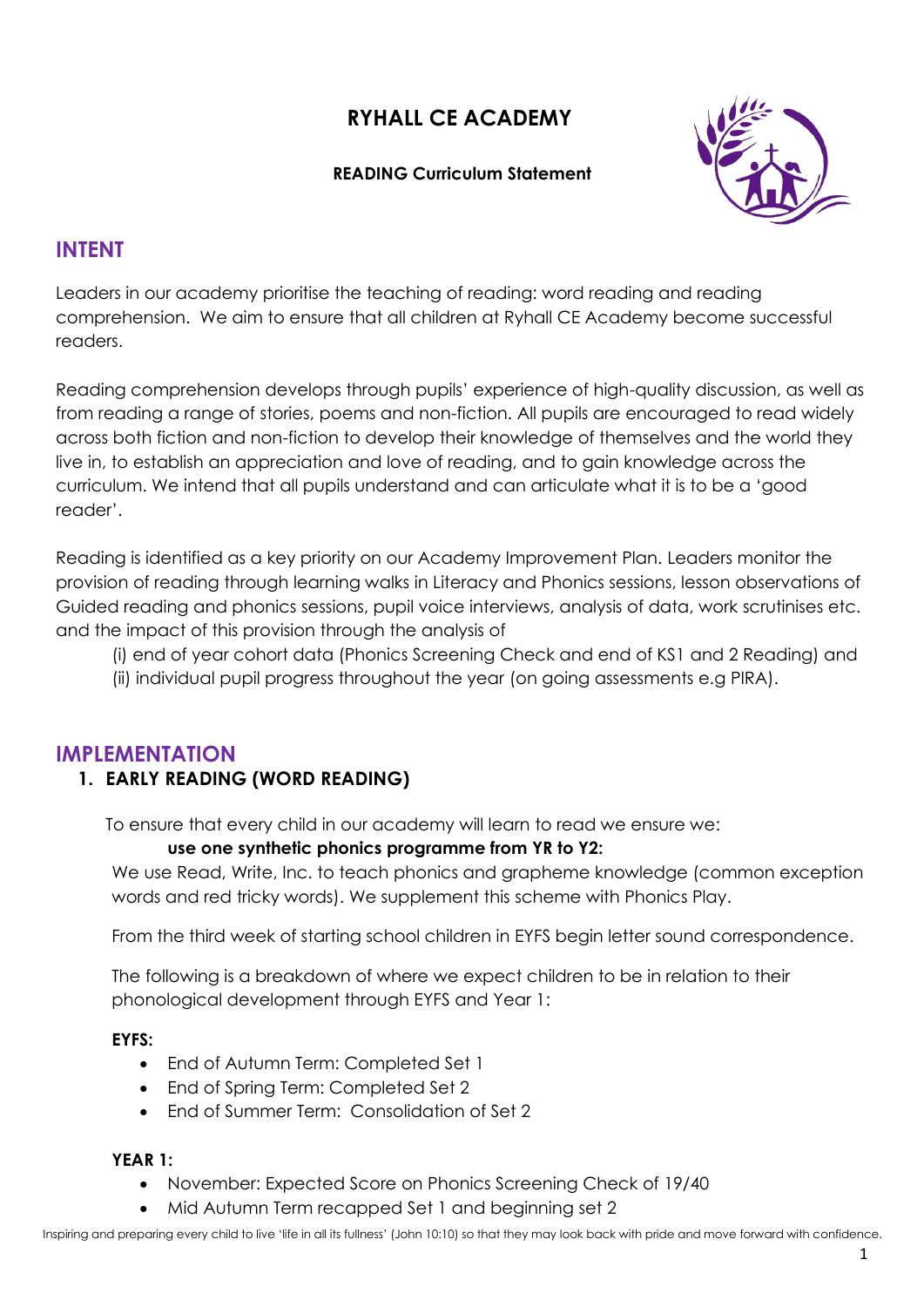- End Autumn Term completed Set 2
- February: Expected Score on Phonics Screening Check of 25/40
- Mid Spring Term part way through Set 3
- End of Spring Term: Completed set 3
- April: Expected Score on Phonics Screening Check of 35/40
- End of Summer Term: Completed prefix and suffix root words

### **YEAR 2:**

• Recap set 2 and 3 as sound families and move to Spelling patterns.

Reading books in EYFS and KS1 have been matched to individual phonics knowledge. Children are taught specific phonemes and graphemes and then have access to a band of books that reinforce the phonics that they have been explicitly taught. These have been carefully re-banded recently to support and reinforce the phonics taught. Children take reading books home twice every week and are encouraged to read at home at least four times per week to develop fluency. Parents have access to the Read Write Inc e-book that we have been studying in our Guided reading sessions to develop fluency and expression, alongside confidence. Reading diaries are used by parents to comment in each time a child reads then they are used in school for staff to monitor the number of times the child has read at home and rewarding those that have read at least four times. We discuss this expectation at the parent consultations and this is also made clear in phonics and reading workshops for parents. Parents are encouraged to use questioning techniques to develop comprehension skills at home using bookmarks given to all children across the school.

### **We make time to teach phonics**

Children in EYFS and Year 1 have a daily phonics session lasting for 15-20 mins. The structure of each session is as follows:

- Revisit and Review: Recap recently and previously learned phoneme-grapheme correspondences, developing blending and segmenting skills as appropriate.
- Teach: Introduce new phoneme-grapheme correspondences, teach the skill of blending and segmenting as well as tricky words.
- Practise: Practise blending to read and segmenting to spell words with new phoneme – grapheme correspondences.
- Apply: Apply the new knowledge to read or write captions/sentences that contain the new phoneme- grapheme correspondence or tricky word.

If children are not reaching these expectations and keeping up with the pace of our phonics programme we intervene quickly by giving extra support. We give catch up support provided by smaller group interventions. The content of these sessions is determined by on-going gap analyses and our in depth knowledge of each child. These sessions are additional to our daily phonics sessions.

### **We build a skilled team who can teach phonics**

The Phonics Lead (also Year 1 teacher and shared English Leader has led staff training in phonics delivery and specifically in our chosen scheme) – initially this has been with EYFS/KS1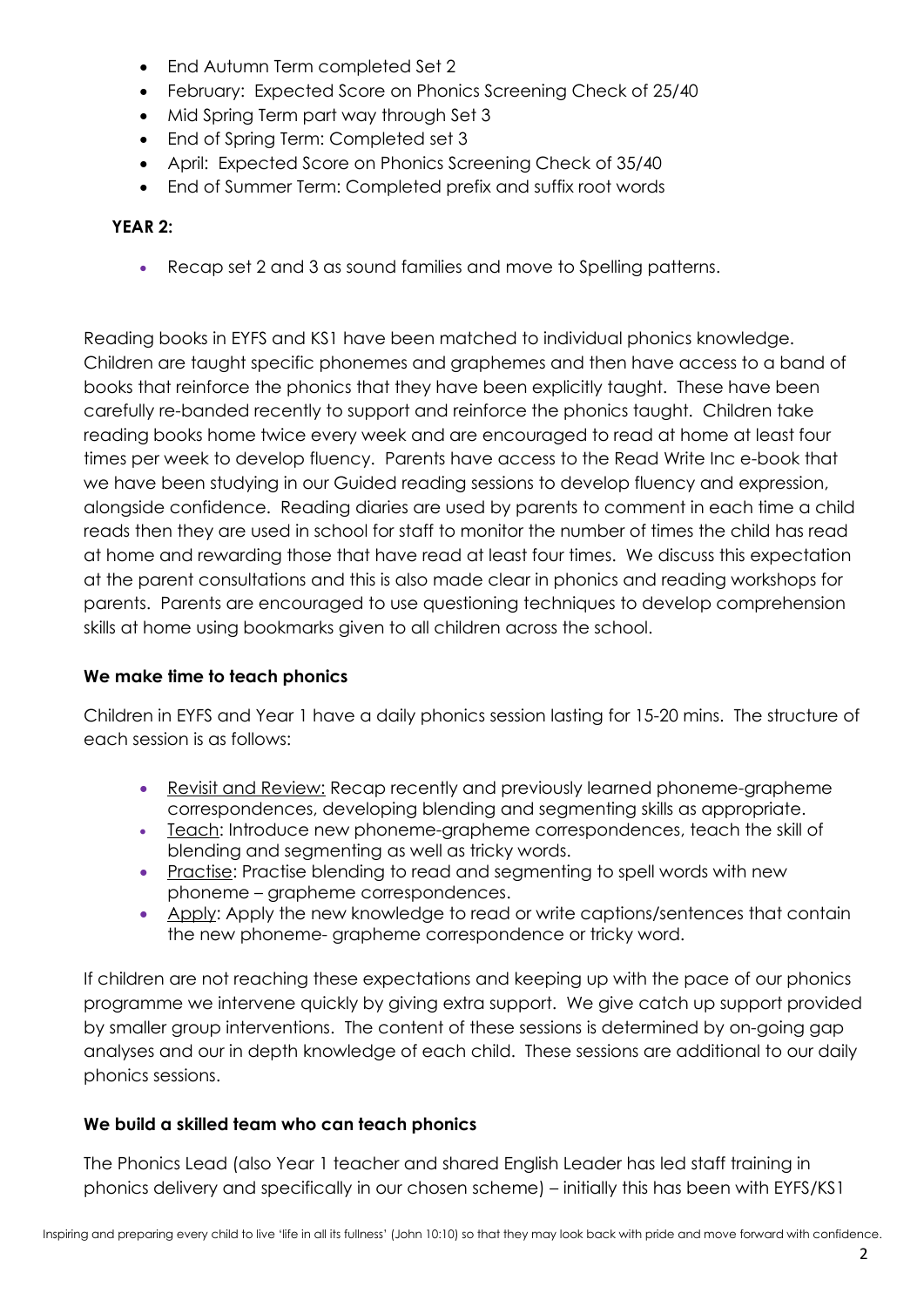staff as well as KS2 staff using phonics as an intervention. Following full RWI training to take place in February 2022, all teaching and education support staff will receive further training.

(Note: see separate Phonics Appendices for further detail regarding Phonics at Ryhall CE Academy)

### **2. READING COMPREHENSION (AND RESPONDING TO TEXTS)**

### **Reading Teaching Sequence / Model:**

#### **a. Whole Class Reading**

Children hear, share and discuss a range of high quality texts through our whole class Literacy teaching, both fiction and non-fiction. Genres are mapped out across Key Stage 1 and 2 to ensure progression and breadth of coverage, text types have been chosen to support children with tackling the 5 plagues of reading.

Explicit teaching of reading comprehension takes place as part of the Literacy teaching sequence in phase one of the sequence which happens over the course of a full week (approximately). The week entails studying key texts linked to the genre being taught and this phase focuses on reading, understanding, comprehending and studying the vocabulary.

Reading comprehension skills are also taught in Shared reading lessons in Key Stage One and at least 3x per week in Key Stage Two.

We ensure children of all ages learn comprehension strategies and are able to respond to texts. We explicitly teach the following key reading domains:

- **V**ocabulary
- **I**nference
- **P**rediction
- **E**xplanation
- **R**etrieval
- **S**ummarising and sequencing

The level of challenge increases throughout the year groups through the complexity of texts being read and the types of questioning used.

Vocabulary is developed by the following strategies:

- Every classroom around the school has a word wall
- Words are added to the word wall during reading sessions and the meanings of these words are discussed
- Children practise using these words in 'their world' to show that they understand the meaning
- At the start of a new text, the children are introduced to the new words and activities are carried out based on these words to ensure the children fully understand before continuing reading.
- In KS2, the children plan their writing including planning the vocabulary they will use that has been drawn out from the reading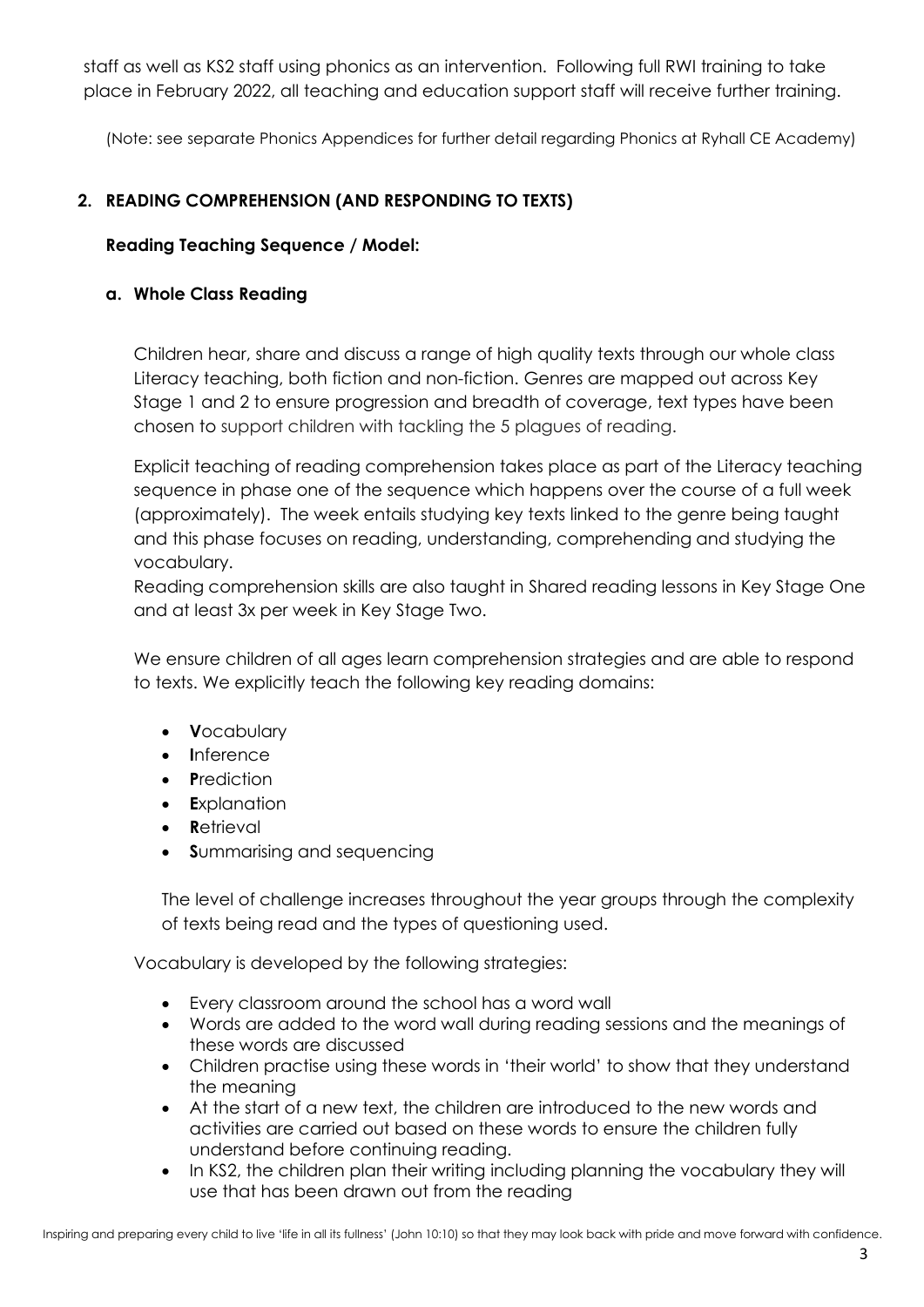- In other subject areas, knowledge organisers are used that include subject specific vocabulary.
- Subject display boards and role play areas display vocabulary that children can read and 'magpie' for their writing.
- Vocabulary word mats are used in KS1 and dictionaries and thesauruses are used in KS2 to support children with broadening their vocabulary.

It is recognised that reading comprehension relies heavily on knowledge. Our broad curriculum aides reading comprehension by ensuring that children gain the knowledge of the world in which they live and bring such knowledge to their reading.

### **b. Guided Reading (Year 1):**

Guided Reading takes places for two hours each week. Children are grouped based on needs and texts and selected carefully to ensure a match of challenge and phonic progress. The sessions take on the format of word reading and fluency focus (prosody) followed by a session focusing on comprehension of the text read.

In year 1 and 2, each term staff spend 2 weeks reading with the children in 1:1 sessions to assess their reading progress through miscue analysis children.

In Year R children take part in 1:1 reading with staff developing their sounding a nd blending skills alongside red word recognition and application. From Easter Reception children begin paired reading using the Read write Inc. story books.

#### **c. Whole Class Shared Reading**

In addition to our three week English teaching sequence, which focuses on the development 'reading as a reader' in phase 1 (with daily lessons for the first week), Year 2 upwards take part in whole class shared reading daily. The class will share a high quality, challenging text and discuss comprehension skills, vocabulary and grammar. In KS1 comprehension is taught through the use of Reading Dog resources. In year 3 VIPERS are introduced to the children and this is continued to support the teaching of reading throughout KS2. Whole class shared reading happens at least 2 times a week in year 1, Daily in Year 2, three times a week in Year 3 and 4 and at least 4 times a week in years 5 and 6.

#### **d. Reading Interventions:**

Reading interventions focus on:

• Word reading for children who are struggling to decode;

and / or

- Reading comprehension for those children who can decode fluently but do not understand what they are reading.
- Improving reading fluency (Prosody)

All programmes are rigorous and systematic with the intention that these children catch up rapidly with their peers. Reading interventions are delivered through a guided reading approach and using the programme 'SHINE' which is linked to our assessment program.

### **3. DEVELOPING THE LOVE OF READING**

The following strategies are used to encourage reading and to develop the love of reading in our academy: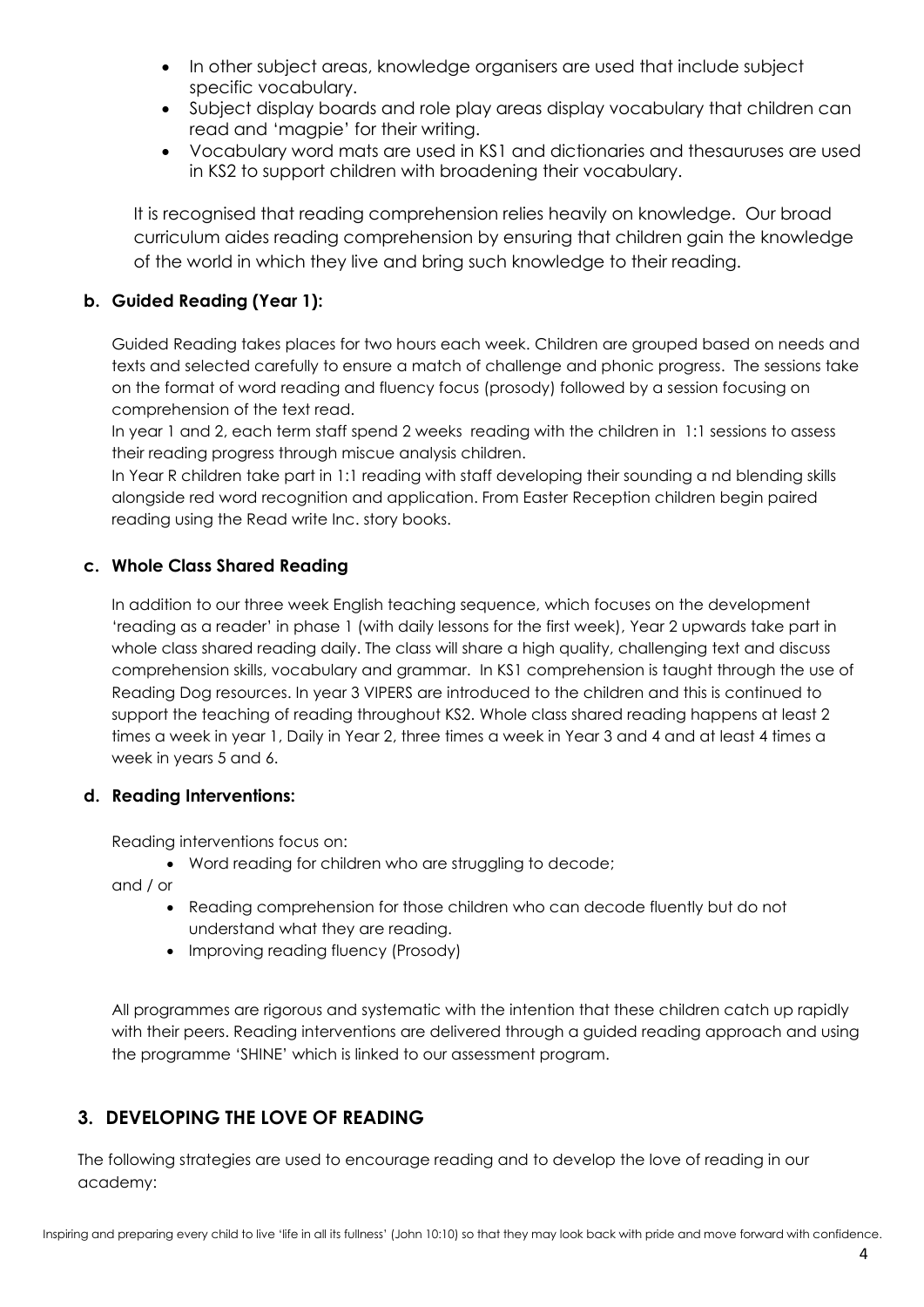- Whole class reader/shared reading is timetabled every day this is shared as 'story time'. This is 15 minutes reading a class book in every classroom across the school. This is reading by an adult. We have identified as a school which stories the children will be highly familiar with by the end of EYFS to Year 6.
- Class Reading libraries: Each class reading library has a minimal amount of books. These books are chosen by class teachers to attract the children's attention. Teachers can be found reading these books during their free time to promote and encouraging children to want to read them.
- Books lists: Each year group has a list of 'recommended reads BOOKS you must read in Year...' This list is created by the previous class children to inspire and encourage reading for pleasure and discovering new authors.
- At lunchtimes, children can chose to use our 'Book Shed' located on the field. Children can share books across year groups encouraging and advising each other on new authors and book choices.
- We as teachers promote our own love of books by sharing titles that we have discovered, read and enjoyed. We have displays around the school sharing books teachers recommend that children read before the year is out!
- As part of our teaching Sequence we share information about the author and other books they have written. Posters of each author the children have studied are displayed in the classrooms.
- The Book Squad: Older children are paired up with younger children across the school to take part in a weekly club. The older children listen to the younger children read and also read stories to the younger children. This is a select number of children who are invited as part of a club.
- Accelerated Reader: this is being used throughout Key Stage Two. The children have their own log in and the books in Key Stage Two have been re-labelled to fit with this scheme. Once children have completed their reading books, they take part in an online quiz, which tests their comprehension skills. Reports are used to feed back to teaching staff and parents showing what the children need to work on.
- Visit to village library encouraging all children to become members with school also promoting activities held at the local library.
- Book Fairs e.g. Scholastic Book Fair
- Weekly 'big reveal' in Year 1 an initiative whereby parents purchase once book from a list and gift it to school as a wrapped gift. Each week children take home one wrapped book to slowly unwrap at home and share with parents at home, before returning it wrapped for re-distribution the following week.

## **IMPACT**

We use a range of strategies to assess the children's reading and employ effective formative and summative assessment procedures throughout. Teachers refer to such assessments as a support for making judgements and to inform planning. Teachers will use their professional judgement to determine whether a child is working within age-related expectations, above or below. They base their judgements on the quality of the child's reading at three specific assessment points throughout the year.

### **Early Reading**

By the end of Year 2 we expect our children to be skilled at word reading to ensure:

- o the speedy working out of the pronunciation of unfamiliar printed words (decoding); decode most new words outside their spoken vocabulary, making a good approximation to the word's pronunciation;
- o the speedy recognition of familiar printed words; read books at an age appropriate interest level, accurately and at a reasonable speaking pace;
- o books at an age appropriate interest level are read at a speed that is sufficient for them to focus on understanding what they read rather than on decoding individual words;
- o most words are read effortlessly and children are able to work out how to pronounce unfamiliar written words with increasing automaticity.